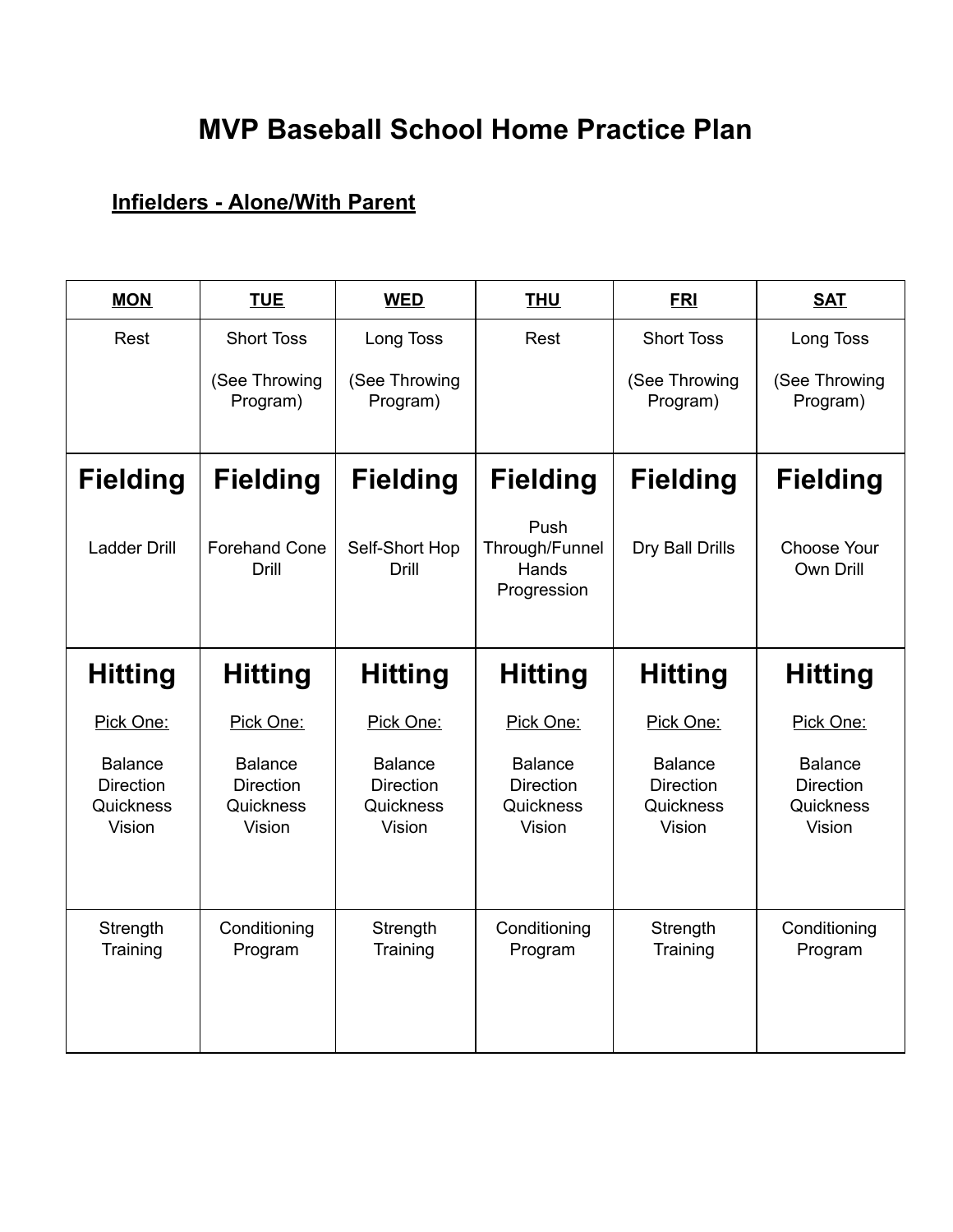## **Outfielders**

| <b>MON</b>                                                             | <b>TUE</b>                                                | <b>WED</b>                                                  | <b>THU</b>                                                             | <b>FRI</b>                                                | <b>SAT</b>                                                  |
|------------------------------------------------------------------------|-----------------------------------------------------------|-------------------------------------------------------------|------------------------------------------------------------------------|-----------------------------------------------------------|-------------------------------------------------------------|
| Rest                                                                   | <b>Short Toss</b>                                         | Long Toss                                                   | Rest                                                                   | <b>Short Toss</b>                                         | Long Toss                                                   |
|                                                                        | (See Throwing<br>Program)                                 | (See Throwing<br>Program)                                   |                                                                        | (See<br>Throwing<br>Program)                              | (See Throwing<br>Program)                                   |
| <b>Fielding</b>                                                        | <b>Fielding</b>                                           | <b>Fielding</b>                                             | <b>Fielding</b>                                                        | <b>Fielding</b>                                           | <b>Fielding</b>                                             |
| - Ground Ball in<br>Place<br>- Ground Ball<br>Play Thru<br>- Do or Die | - QB Drill<br>- Circle Up<br>- QB Drill Bad<br>Read       | - Line/Gap<br>Footwork<br>- Diving Drill<br>- Ball At Fence | - Ground Ball in<br>Place<br>- Ground Ball<br>Play Thru<br>- Do or Die | - QB Drill<br>- Circle Up<br>- QB Drill Bad<br>Read       | - Line/Gap<br>Footwork<br>- Diving Drill<br>- Ball At Fence |
| <b>Hitting</b>                                                         | <b>Hitting</b>                                            | <b>Hitting</b>                                              | <b>Hitting</b>                                                         | <b>Hitting</b>                                            | <b>Hitting</b>                                              |
| Pick One:                                                              | Pick One:                                                 | Pick One:                                                   | Pick One:                                                              | Pick One:                                                 | Pick One:                                                   |
| <b>Balance</b><br><b>Direction</b><br>Quickness<br>Vision              | <b>Balance</b><br><b>Direction</b><br>Quickness<br>Vision | <b>Balance</b><br><b>Direction</b><br>Quickness<br>Vision   | <b>Balance</b><br><b>Direction</b><br>Quickness<br>Vision              | <b>Balance</b><br><b>Direction</b><br>Quickness<br>Vision | <b>Balance</b><br><b>Direction</b><br>Quickness<br>Vision   |
| Strength<br>Training                                                   | Conditioning<br>Program                                   | <b>Strength Training</b>                                    | Conditioning<br>Program                                                | Strength<br>Training                                      | Conditioning<br>Program                                     |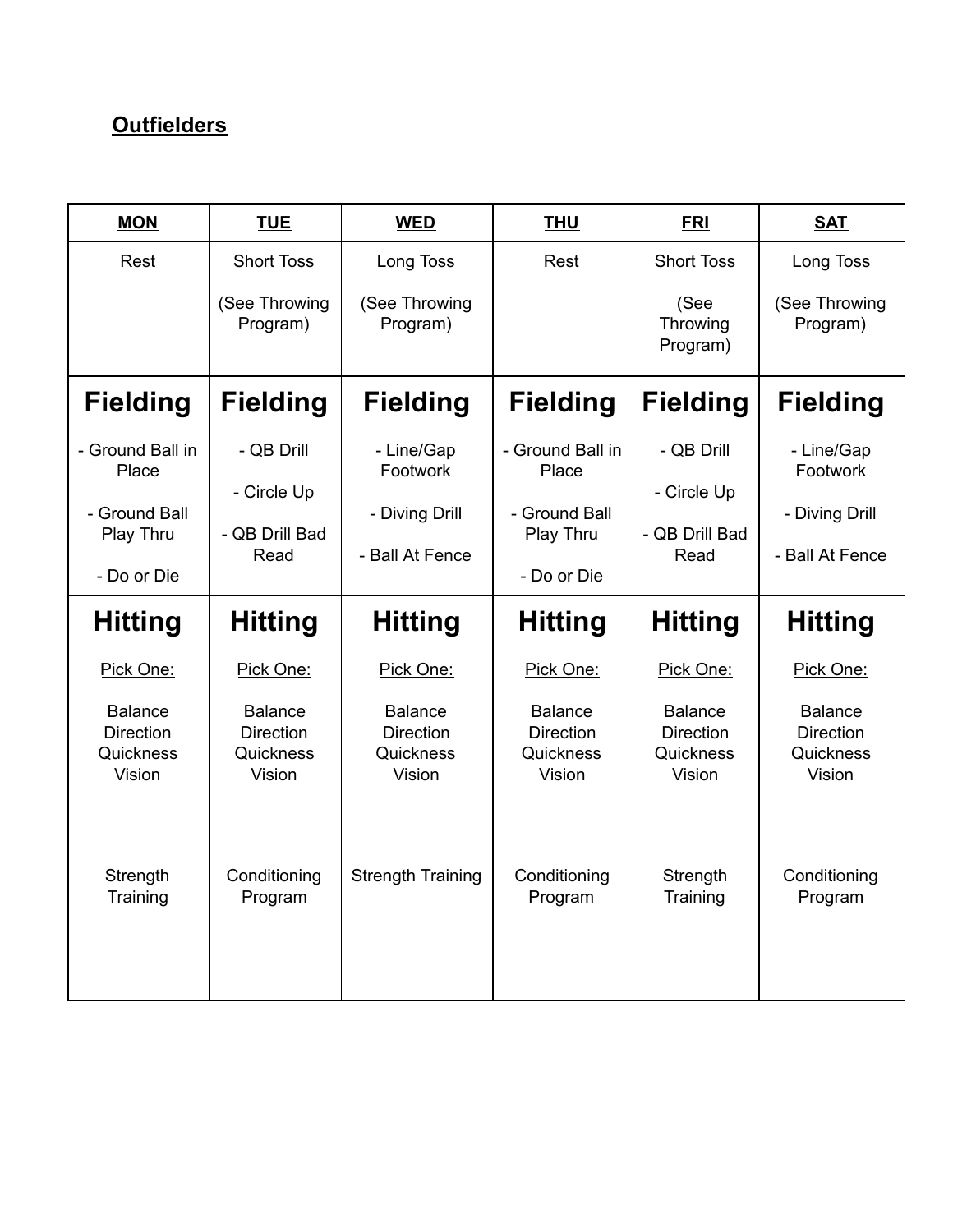## **Catchers**

| <b>MON</b>                                                | <b>TUE</b>                                                | <b>WED</b>                                                | <b>THU</b>                                                | <b>FRI</b>                                                | <b>SAT</b>                                                |
|-----------------------------------------------------------|-----------------------------------------------------------|-----------------------------------------------------------|-----------------------------------------------------------|-----------------------------------------------------------|-----------------------------------------------------------|
| Rest                                                      | <b>Short Toss</b>                                         | Long Toss                                                 | Rest                                                      | <b>Short Toss</b>                                         | Long Toss                                                 |
|                                                           | (See<br>Throwing<br>Program)                              | (See Throwing<br>Program)                                 |                                                           | (See Throwing<br>Program)                                 | (See Throwing<br>Program)                                 |
| <b>Fielding</b>                                           | <b>Fielding</b>                                           | <b>Fielding</b>                                           | <b>Fielding</b>                                           | <b>Fielding</b>                                           | <b>Fielding</b>                                           |
| - Framing                                                 | - Blocking                                                | - Catcher Pop<br>Up                                       | - Framing                                                 | - Blocking                                                | - Catcher Pop<br>Up                                       |
| - Glove-Hand<br><b>Transfer</b>                           | - Pass Ball                                               | - Live Throw to                                           | - Glove-Hand<br><b>Transfer</b>                           | - Pass Ball                                               | - Live Throw to                                           |
| - 1st, 2nd, 3rd<br>Throw<br>Footwork                      | - Bunt Field<br>Footwork                                  | <b>Bases</b><br>- Tag Technique                           | - 1st, 2nd, 3rd<br><b>Throw Footwork</b>                  | - Bunt Field<br>Footwork                                  | <b>Bases</b><br>- Tag Technique                           |
| <b>Hitting</b>                                            | <b>Hitting</b>                                            | <b>Hitting</b>                                            | <b>Hitting</b>                                            | <b>Hitting</b>                                            | <b>Hitting</b>                                            |
| Pick One:                                                 | Pick One:                                                 | Pick One:                                                 | Pick One:                                                 | Pick One:                                                 | Pick One:                                                 |
| <b>Balance</b><br><b>Direction</b><br>Quickness<br>Vision | <b>Balance</b><br><b>Direction</b><br>Quickness<br>Vision | <b>Balance</b><br><b>Direction</b><br>Quickness<br>Vision | <b>Balance</b><br><b>Direction</b><br>Quickness<br>Vision | <b>Balance</b><br><b>Direction</b><br>Quickness<br>Vision | <b>Balance</b><br><b>Direction</b><br>Quickness<br>Vision |
| Strength<br>Training                                      | Conditioning<br>Program                                   | <b>Strength Training</b>                                  | Conditioning<br>Program                                   | Strength<br>Training                                      | Conditioning<br>Program                                   |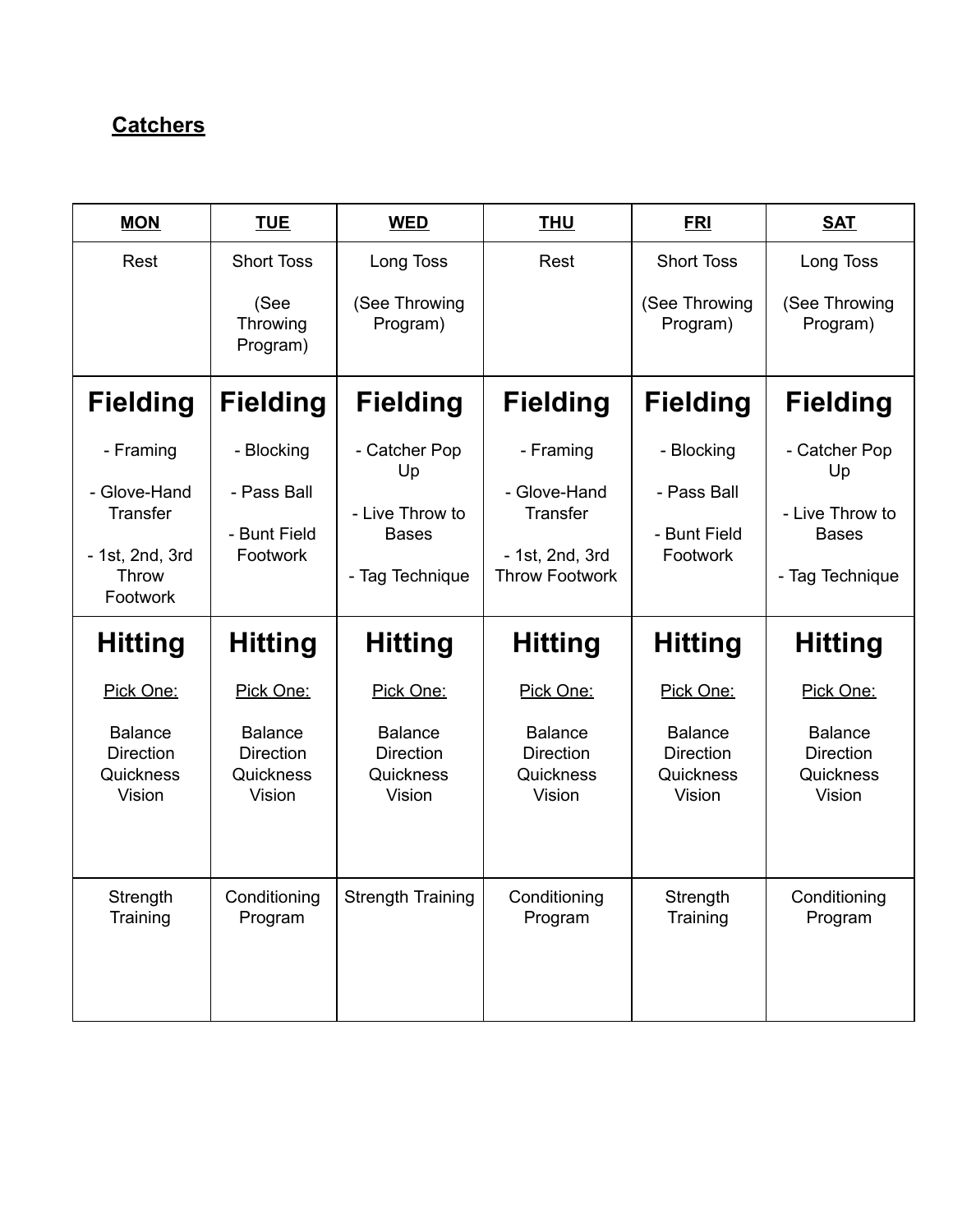## **Pitchers**

| <b>MON</b>           | <b>TUE</b>                | <b>WED</b>                   | <b>THU</b>              | <b>FRI</b>                   | <b>SAT</b>                |
|----------------------|---------------------------|------------------------------|-------------------------|------------------------------|---------------------------|
| Rest                 | <b>Short Toss</b>         | Long Toss                    | Rest                    | <b>Short Toss</b>            | Long Toss                 |
|                      | (See Throwing<br>Program) | (See<br>Throwing<br>Program) |                         | (See<br>Throwing<br>Program) | (See Throwing<br>Program) |
| <b>Fielding</b>      | <b>Fielding</b>           | <b>Fielding</b>              | <b>Fielding</b>         | <b>Fielding</b>              | <b>Fielding</b>           |
| <b>PFP Drills</b>    | <b>PFP Drills</b>         | <b>PFP Drills</b>            | <b>PFP Drills</b>       | <b>PFP Drills</b>            | <b>PFP Drills</b>         |
| <b>Band Work</b>     | <b>Band Work</b>          | <b>Band Work</b>             | <b>Band Work</b>        | <b>Band Work</b>             | <b>Band Work</b>          |
| Strength<br>Training | Conditioning<br>Program   | Strength<br>Training         | Conditioning<br>Program | Strength<br>Training         | Conditioning<br>Program   |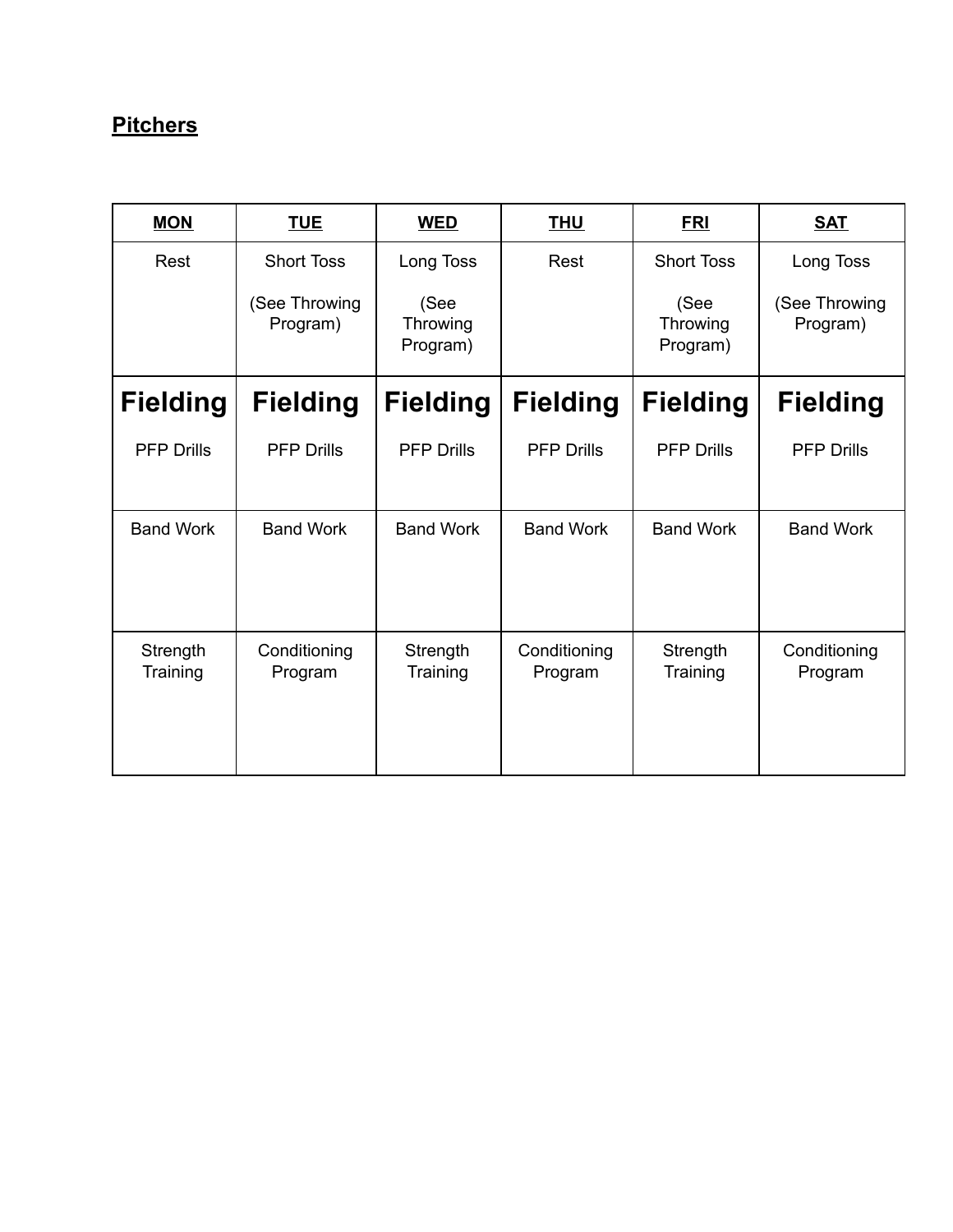# **Throwing Program**

# **Short Toss Day**

Short Toss days are submaximal effort days, meaning throws should be 75-85 percent. The goal here is to get the arm in shape to throw after a long period of time off. Think of it like running a marathon. When training for a marathon, you start slow, running a greater distance each time you go out to run. We are building our arm strength up.

Everything below is contingent upon HOW YOU FEEL. If the arm feels good, continue to throw and get into positional throwing by the end. If the arm begins to fatigue, SHUT IT DOWN. There is no point in pushing through fatigue. This is where injuries occur.

Time: 15-25 minutes

Distance: Start at 5 yards and gradually move back until you reach 30 yards (MAXIMUM 30 Yards)

#### POSITIONAL THROWS

| <b>Infielders</b>           | <b>Outfielders</b>       | <b>Catchers</b>             |
|-----------------------------|--------------------------|-----------------------------|
| <b>Fielding Ground Ball</b> | Ground Ball Play Thru It | Throw to 1st                |
| Throw on the Run            | Fly Ball                 | Throw to 2nd                |
| Double Play Turn at 2nd     | Line/Gap Footwork        | Throw to 3rd                |
| <b>Relay Throws</b>         |                          | <b>Bunt Coverage Throws</b> |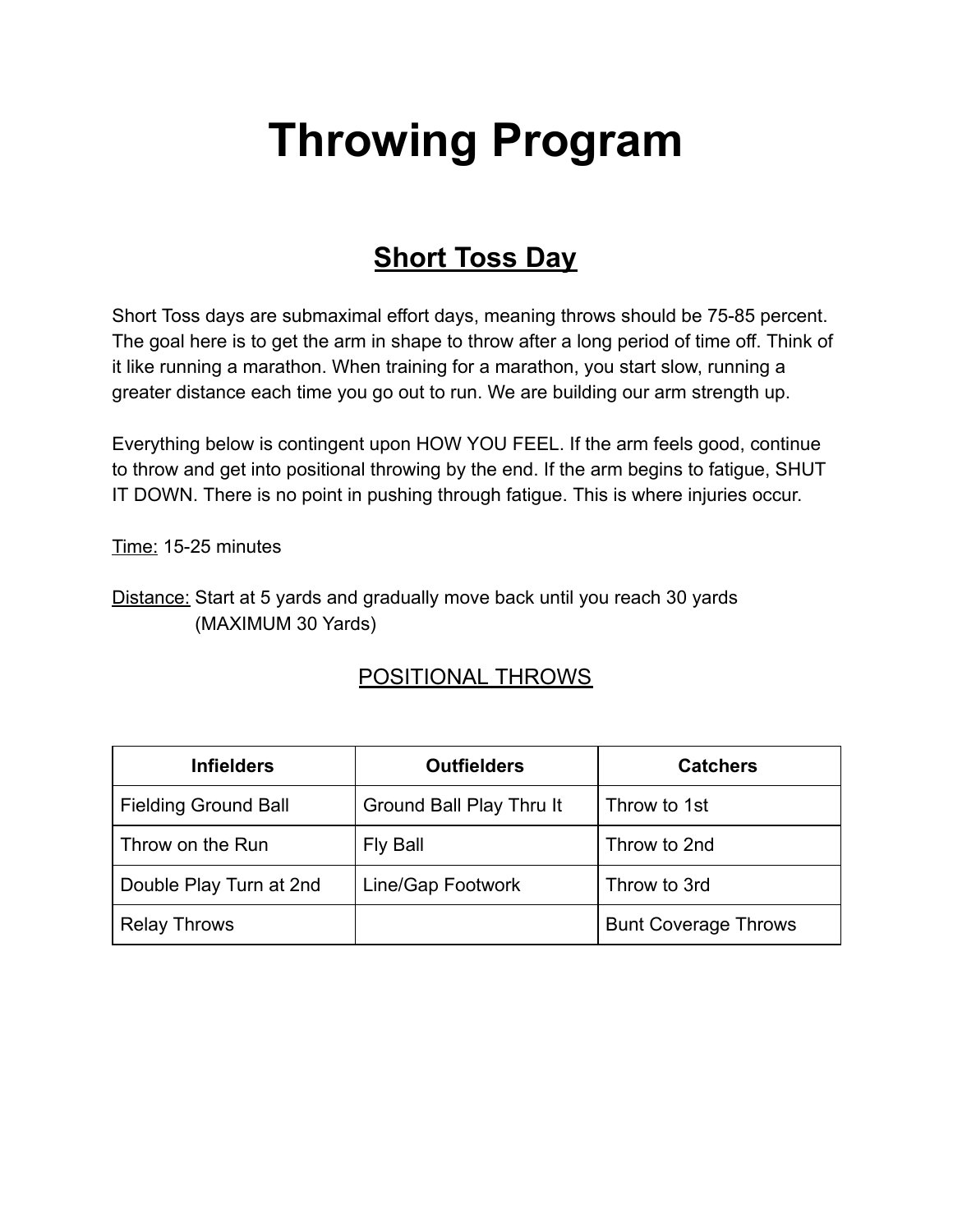# **LONG TOSS DAY**

Long Toss days are going to be Maximal effort days. The goal here is to increase arm strength by increasing the distance of our throws. DO NOT BEGIN LONG TOSS UNTIL YOU"VE HAD AT LEAST ONE WEEK OF SHORT TOSS DAYS.

There are two phases of the Long Toss Day:

1) Going Out Phase - During this phase we want to focus on getting as much air under the ball on ALL of our throws (even at 15 yards). The arc of the ball should be in the form of a rainbow.

Continue to gradually increase the distance until you CAN'T get the ball there in the air. Again, throw the ball as high as you can. Once you have reached your maximum distance, it is time for the second phase, Coming In Phase.

2) Coming In Phase: Once you have reached maximum distance, for example, 80 yards, come in at 10 yard increments of 6-8 throws. These throws should be on a direct line to your partner. It does not matter if it takes 20+ hops. We are working on the acceleration phase of the throw. Continue to come in until you reach the 20 yard line. At the 20 yard line, continue to throw as many maximum effort throws as you can until fatigued (Usually the ball starts to sink down or is not as hard). Once fatigued, you are DONE!

Example:

80 Yards: 6-8 Throws 70 Yards: 6-8 Throws 60 Yards: 6-8 Throws . . . . . . . 30 Yards: 6-8 Throws 20 Yards: As many until fatigued

#### **\*IMPORTANT - If you are fatigued prior to getting to 20 yards...STOP!!!**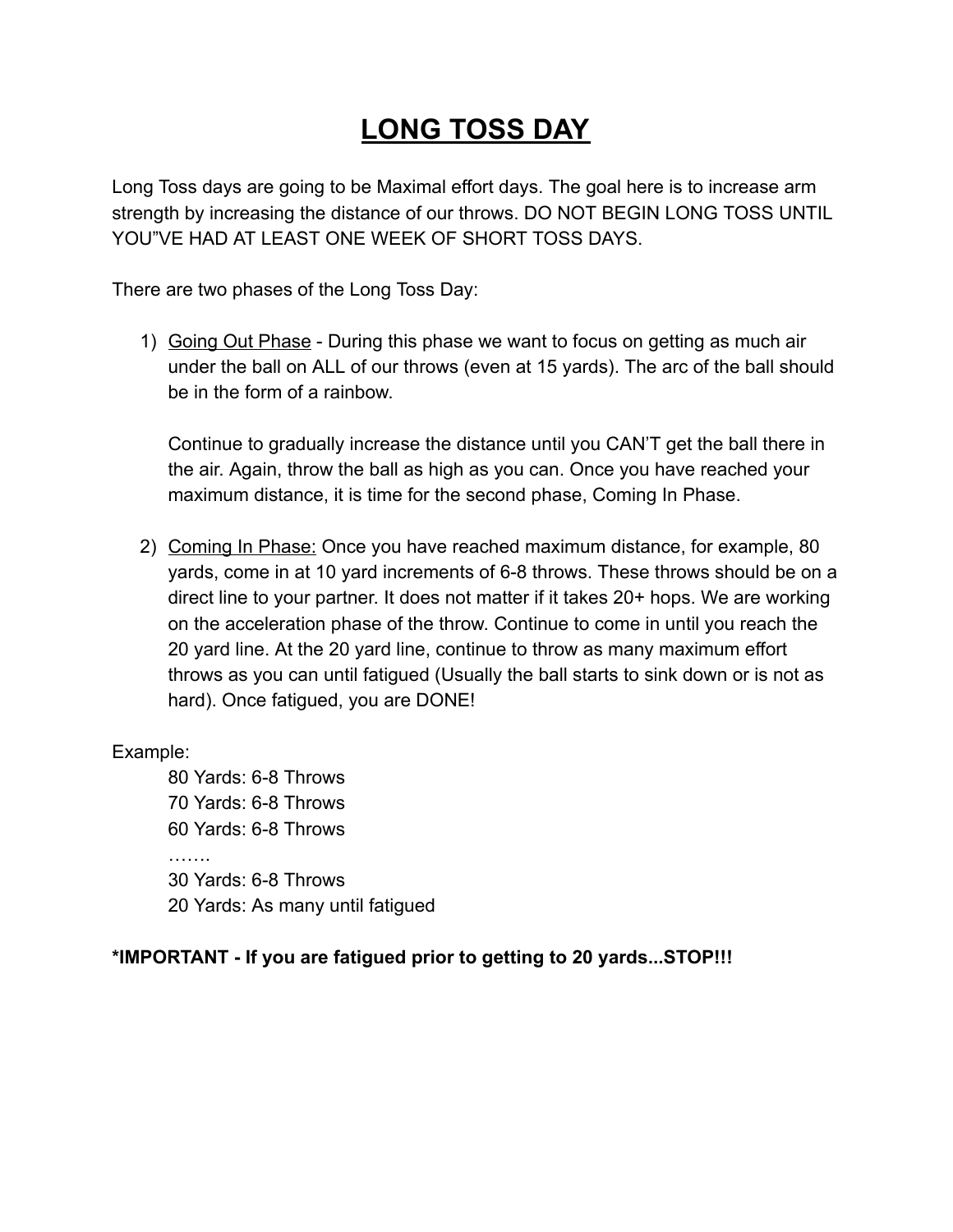# **Conditioning Program**

#### Dynamic Warm Up

Jog to Backpedal - 20 Yards x 2

#### **10 Yards of Exercise then Jog 10 Yards**

Walking Knee Hug Quad Pull Toe Touch Figure 4 Lateral Lunge **Frankensteins** 

#### **20 Yards Each**

Pogo Jumps Pogo Jumps for Height Forward Skip Backward Skip Sideways Skip Skip for Distance

**\*Every Conditioning Day pick one option from sprinting section AND one option from Plyometric Section**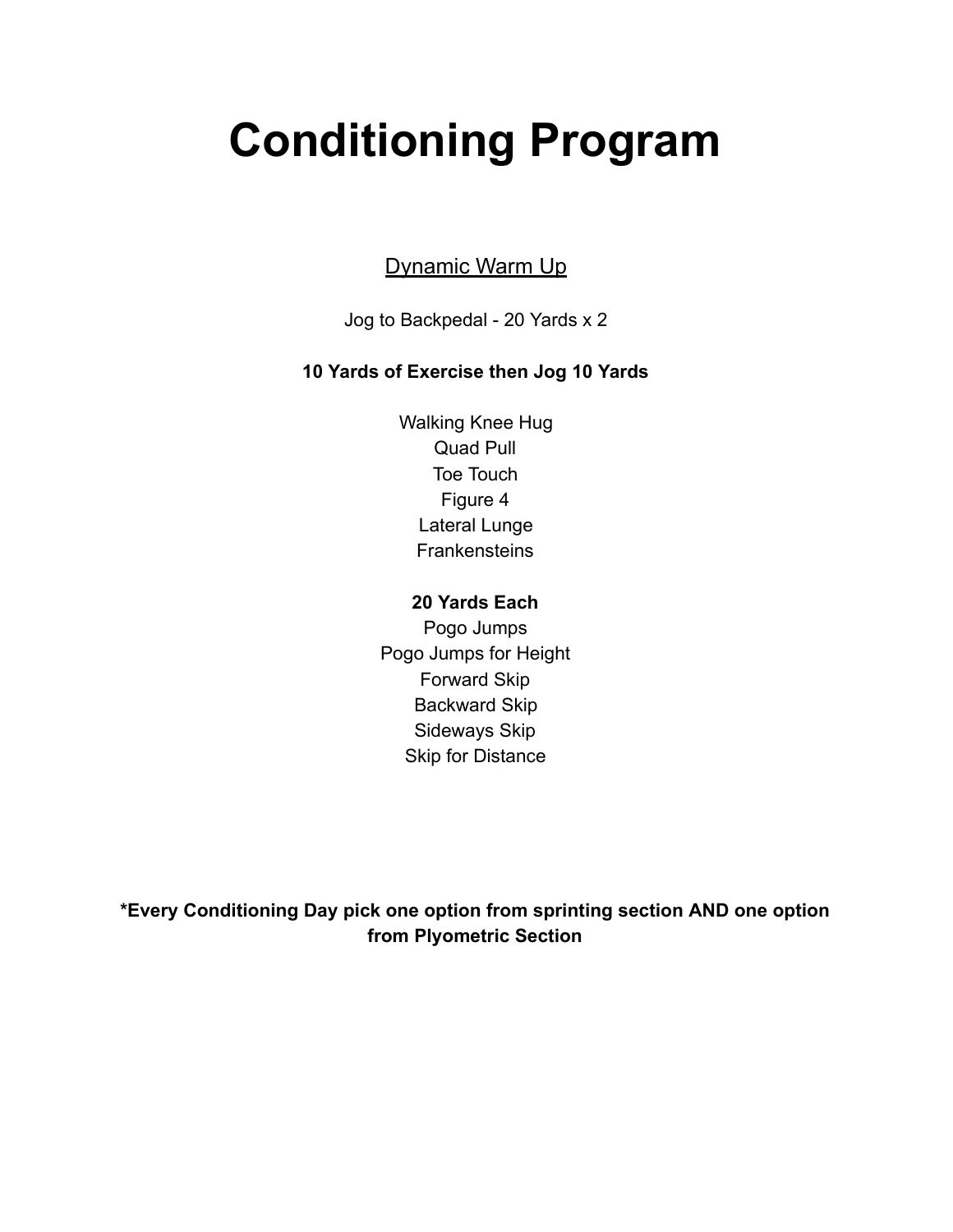## **Plyometrics**

| Beginner                 | Option 1                                                          | Option 2                                                                    |
|--------------------------|-------------------------------------------------------------------|-----------------------------------------------------------------------------|
| Drop to Base X 5         | Broad Jump X 10 Reps<br>(Rest : 20 Between Reps)                  | Heidens 3-4 Sets $X$ 8-12<br>each Leg<br>(1-2 min Rest between<br>Sets)     |
| Drop - Hold - Jump $X$ 5 | 3 Consecutive Broad Jumps X 6<br>Reps<br>(Rest: 45 Between Reps)  | Lateral Tuck Jump 3-4<br>Sets X 20 Jumps<br>(1-2 min Rest between<br>Sets)  |
| Drop - Jump x 5          | 5 Consecutive Broad Jumps X 4<br>Reps<br>(Rest 1:00 Between Reps) | Scissor Jumps 3-4 Sets X<br>$10-20$ Jumps<br>(1-2 min Rest between<br>Sets) |
| Drop - Jump - Jump x 5   |                                                                   |                                                                             |

## **Sprints**

### Pick One for ALL SPRINTS: Standing, Push Up, Half Kneeling

| Option 1                                                          | Option 2                                                           | Option 3                                                                                                                                                               |  |
|-------------------------------------------------------------------|--------------------------------------------------------------------|------------------------------------------------------------------------------------------------------------------------------------------------------------------------|--|
| 10 Yard Sprints X 6-10<br>Reps<br>(Rest: 30 Between Sprints)      | 10 Yard Sprints X 8-12<br>Reps<br>(Rest: 30 Between Sprints)       | 10 Yard Sprints X 8-12<br>Reps<br>(Rest: 30 Between Sprints)                                                                                                           |  |
| 30 Yard Sprints X 3-5 Reps<br>(Rest: 45-1:00 Between)<br>Sprints) | 60 Yard Sprints X 3-5 Reps<br>(Rest 1:00-2:00 Between)<br>Sprints) | Flying Sprints X 6-8 Runs<br>Jog 15-20 Yards, gradually<br>building up speed, get to<br>top speed, maintain for<br>40-60 Yards<br>(Rest 2:00-3:00 Between)<br>Sprints) |  |